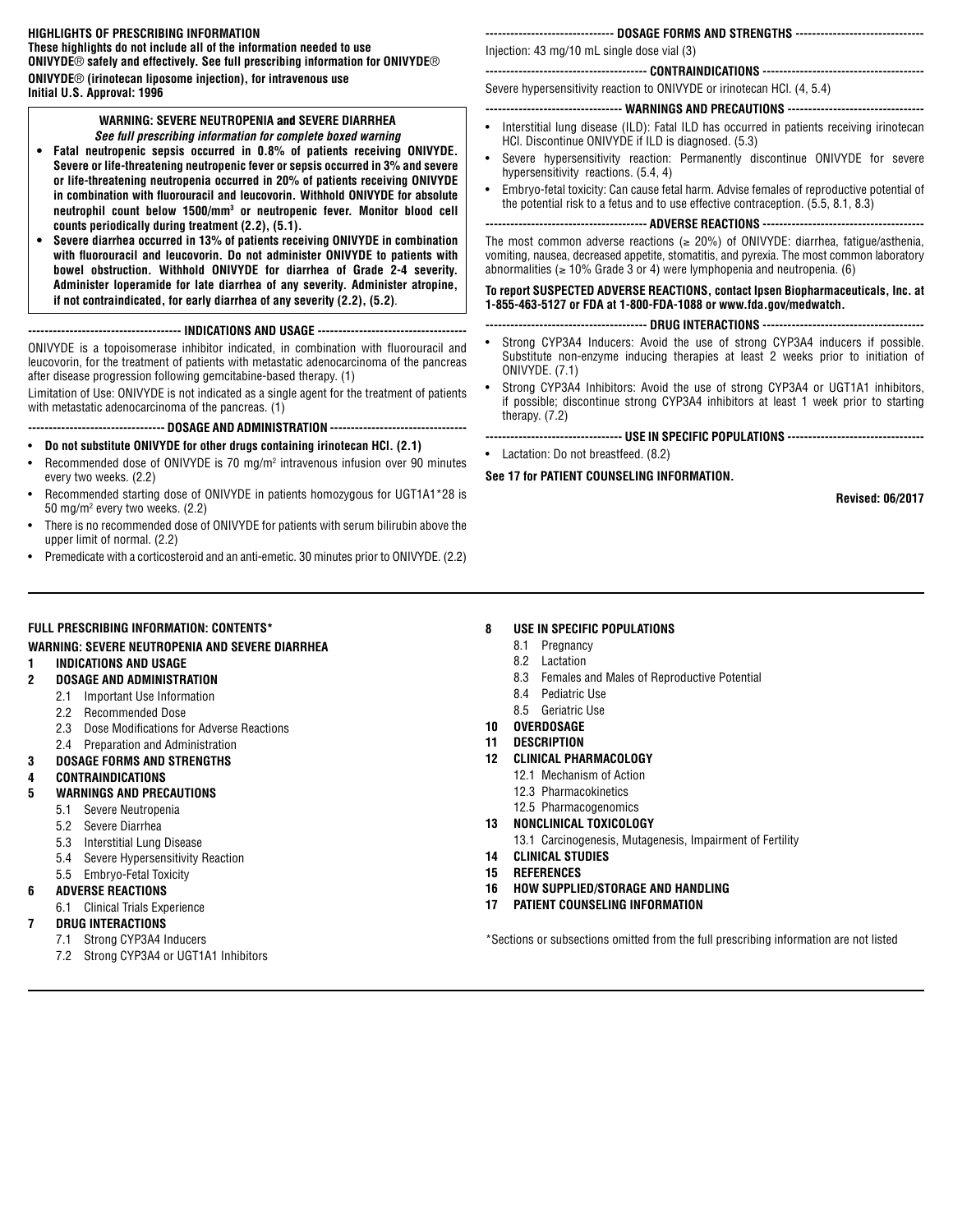# **FULL PRESCRIBING INFORMATION**

# **WARNING: SEVERE NEUTROPENIA and SEVERE DIARRHEA**

**Fatal neutropenic sepsis occurred in 0.8% of patients receiving ONIVYDE. Severe or life-threatening neutropenic fever or sepsis occurred in 3% and severe or life-threatening neutropenia occurred in 20% of patients receiving ONIVYDE in combination with fluorouracil and leucovorin. Withhold ONIVYDE for absolute neutrophil count below 1500/mm3 or neutropenic fever. Monitor blood cell counts periodically during treatment** *[see Dosage and Administration (2.2) and Warnings and Precautions (5.1)].* 

**Severe diarrhea occurred in 13% of patients receiving ONIVYDE in combination with fluorouracil and leucovorin. Do not administer ONIVYDE to patients with bowel obstruction. Withhold ONIVYDE for diarrhea of Grade 2-4 severity. Administer loperamide for late diarrhea of any severity. Administer atropine, if not contraindicated, for early diarrhea of any severity** *[see Dosage and Administration (2.2) and Warnings and Precautions (5.2)].*

## **1 INDICATIONS AND USAGE**

ONIVYDE® is indicated, in combination with fluorouracil and leucovorin, for the treatment of patients with metastatic adenocarcinoma of the pancreas after disease progression following gemcitabine-based therapy.

Limitation of Use: ONIVYDE is not indicated as a single agent for the treatment of patients with metastatic adenocarcinoma of the pancreas *[see Clinical Studies (14)]*.

# **2 DOSAGE AND ADMINISTRATION**

## **2.1 Important Use Information**

**DO NOT SUBSTITUTE** ONIVYDE for other drugs containing irinotecan HCl.

## **2.2 Recommended Dose**

Administer ONIVYDE prior to leucovorin and fluorouracil *[see Clinical Studies (14)]*.

- The recommended dose of ONIVYDE is 70 mg/m<sup>2</sup> administered by intravenous infusion over 90 minutes every 2 weeks.
- The recommended starting dose of ONIVYDE in patients known to be homozygous for the UGT1A1\*28 allele is 50 mg/m2 administered by intravenous infusion over 90 minutes. Increase the dose of ONIVYDE to 70 mg/m2 as tolerated in subsequent cycles.
- There is no recommended dose of ONIVYDE for patients with serum bilirubin above the upper limit of normal *[see Adverse Reactions (6.1) and Clinical Studies (14)].*

### Premedication

Administer a corticosteroid and an anti-emetic 30 minutes prior to ONIVYDE infusion.

# **2.3 Dose Modifications for Adverse Reactions**

# **Table 1: Recommended Dose Modifications for ONIVYDE**

| Toxicity<br><b>NCI CTCAE v4.0<sup>+</sup></b> | <b>Occurrence</b>                                                                                                                                                                                                | <b>ONIVYDE adjustment</b><br>in patients receiving<br>$70 \text{ mg/m}^2$ | <b>Patients homozygous for</b><br>UGT1A1*28 without previous<br>increase to 70 mg/m <sup>2</sup> |  |  |  |  |
|-----------------------------------------------|------------------------------------------------------------------------------------------------------------------------------------------------------------------------------------------------------------------|---------------------------------------------------------------------------|--------------------------------------------------------------------------------------------------|--|--|--|--|
|                                               | Withhold ONIVYDE.                                                                                                                                                                                                |                                                                           |                                                                                                  |  |  |  |  |
| Grade 3 or 4                                  | Initiate loperamide for late onset diarrhea of any severity.<br>Administer intravenous or subcutaneous atropine 0.25 to 1 mg<br>(unless clinically contraindicated) for early onset diarrhea of any<br>severity. |                                                                           |                                                                                                  |  |  |  |  |
| adverse<br>reactions                          | Upon recovery to $\leq$ Grade 1, resume ONIVYDE at:                                                                                                                                                              |                                                                           |                                                                                                  |  |  |  |  |
|                                               | First                                                                                                                                                                                                            | $50 \text{ mg/m}^2$                                                       | 43 mg/m <sup>2</sup>                                                                             |  |  |  |  |
|                                               | Second                                                                                                                                                                                                           | 43 mg/m <sup>2</sup>                                                      | $35 \text{ mg/m}^2$                                                                              |  |  |  |  |
|                                               | Third                                                                                                                                                                                                            | Discontinue ONIVYDE                                                       | Discontinue ONIVYDE                                                                              |  |  |  |  |
| <b>Interstitial Lung</b><br><b>Disease</b>    | First                                                                                                                                                                                                            | Discontinue ONIVYDE                                                       | Discontinue ONIVYDE                                                                              |  |  |  |  |
| Anaphylactic<br><b>Reaction</b>               | First                                                                                                                                                                                                            | Discontinue ONIVYDE                                                       | Discontinue ONIVYDE                                                                              |  |  |  |  |

**†** NCI CTCAE v 4.0=National Cancer Institute Common Toxicity Criteria for Adverse Events version 4.0

For recommended dose modifications of fluorouracil (5-FU) or leucovorin (LV), refer to the Full Prescribing Information; refer to Clinical Studies (14).

### **2.4 Preparation and Administration**

ONIVYDE is a cytotoxic drug. Follow applicable special handling and disposal procedures.1 Preparation

- Withdraw the calculated volume of ONIVYDE from the vial. Dilute ONIVYDE in 500 mL 5% Dextrose Injection, USP or 0.9% Sodium Chloride Injection, USP and mix diluted solution by gentle inversion.
- Protect diluted solution from light.
- Administer diluted solution within 4 hours of preparation when stored at room temperature or within 24 hours of preparation when stored under refrigerated conditions [2ºC to 8ºC (36ºF to 46ºF)]. Allow diluted solution to come to room temperature prior to administration.
- Do NOT freeze.

#### **Administration**

• Infuse diluted solution intravenously over 90 minutes. Do not use in-line filters. Discard unused portion.

## **3 DOSAGE FORMS AND STRENGTHS**

Injection: 43 mg/10 mL irinotecan free base as a white to slightly yellow, opaque, liposomal dispersion in a single-dose vial.

## **4 CONTRAINDICATIONS**

ONIVYDE is contraindicated in patients who have experienced a severe hypersensitivity reaction to ONIVYDE or irinotecan HCl.

# **5 WARNINGS AND PRECAUTIONS**

### **5.1 Severe Neutropenia**

ONIVYDE can cause severe or life-threatening neutropenia and fatal neutropenic sepsis. In Study 1, the incidence of fatal neutropenic sepsis was 0.8% among patients receiving ONIVYDE, occurring in one of 117 patients in the ONIVYDE plus fluorouracil/leucovorin (ONIVYDE/5-FU/LV) arm and one of 147 patients receiving ONIVYDE as a single agent. Severe or life-threatening neutropenia occurred in 20% of patients receiving ONIVYDE/ 5-FU/LV compared to 2% of patients receiving fluorouracil/leucovorin alone (5-FU/LV). Grade 3 or 4 neutropenic fever/neutropenic sepsis occurred in 3% of patients receiving ONIVYDE/5-FU/LV, and did not occur in patients receiving 5-FU/LV.

In patients receiving ONIVYDE/5-FU/LV, the incidence of Grade 3 or 4 neutropenia was higher among Asian patients [18 of 33 (55%)] compared to White patients [13 of 73 (18%)]. Neutropenic fever/neutropenic sepsis was reported in 6% of Asian patients compared to 1% of White patients *[see Clinical Pharmacology (12.3)].*

Monitor complete blood cell counts on Days 1 and 8 of every cycle and more frequently if clinically indicated. Withhold ONIVYDE if the absolute neutrophil count (ANC) is below 1500/mm3 or if neutropenic fever occurs. Resume ONIVYDE when the ANC is 1500/mm3 or above. Reduce ONIVYDE dose for Grade 3-4 neutropenia or neutropenic fever following recovery in subsequent cycles *[see Dosage and Administration (2.2)]*.

## **5.2 Severe Diarrhea**

ONIVYDE can cause severe and life-threatening diarrhea. Do not administer ONIVYDE to patients with bowel obstruction.

Severe or life-threatening diarrhea followed one of two patterns: late onset diarrhea (onset more than 24 hours following chemotherapy) and early onset diarrhea (onset within 24 hours of chemotherapy, sometimes occurring with other symptoms of cholinergic reaction) *[see Cholinergic Reactions (6.1)]*. An individual patient may experience both early and late-onset diarrhea.

In Study 1, Grade 3 or 4 diarrhea occurred in 13% receiving ONIVYDE/5-FU/LV compared to 4% receiving 5-FU/LV. The incidence of Grade 3 or 4 late onset diarrhea was 9% in patients receiving ONIVYDE/5-FU/LV, compared to 4% in patients receiving 5-FU/LV. The incidence of Grade 3 or 4 early onset diarrhea was 3% in patients receiving ONIVYDE/ 5-FU/LV, compared to no Grade 3 or 4 early onset diarrhea in patients receiving 5-FU/LV. Of patients receiving ONIVYDE/5-FU/LV in Study 1, 34% received loperamide for late-onset diarrhea and 26% received atropine for early-onset diarrhea. Withhold ONIVYDE for Grade 2-4 diarrhea. Initiate loperamide for late onset diarrhea of any severity. Administer intravenous or subcutaneous atropine 0.25 to 1 mg (unless clinically contraindicated) for early onset diarrhea of any severity. Following recovery to Grade 1 diarrhea, resume ONIVYDE at a reduced dose *[see Dosage and Administration (2.2)]*.

#### **5.3 Interstitial Lung Disease**

Irinotecan HCl can cause severe and fatal interstitial lung disease (ILD). Withhold ONIVYDE in patients with new or progressive dyspnea, cough, and fever, pending diagnostic evaluation. Discontinue ONIVYDE in patients with a confirmed diagnosis of ILD.

# **5.4 Severe Hypersensitivity Reaction**

Irinotecan HCl can cause severe hypersensitivity reactions, including anaphylactic reactions. Permanently discontinue ONIVYDE in patients who experience a severe hypersensitivity reaction.

#### **5.5 Embryo-Fetal Toxicity**

Based on animal data with irinotecan HCl and the mechanism of action of ONIVYDE, ONIVYDE can cause fetal harm when administered to a pregnant woman. Embryotoxicity and teratogenicity were observed following treatment with irinotecan HCl, at doses resulting in irinotecan exposures lower than those achieved with ONIVYDE 70 mg/m<sup>2</sup> in humans, administered to pregnant rats and rabbits during organogenesis. Advise pregnant women of the potential risk to a fetus. Advise females of reproductive potential to use effective contraception during treatment with ONIVYDE and for one month following the final dose *[see Use in Specific Populations (8.1, 8.3), Clinical Pharmacology (12.1)]*.

#### **6 ADVERSE REACTIONS**

The following adverse drug reactions are discussed in greater detail in other sections of the label:

- Severe Neutropenia [see *Warnings and Precautions (5.1) and Boxed Warning]*
- Severe Diarrhea *[see Warnings and Precautions (5.2) and Boxed Warning]*
- Interstitial Lung Disease *[see Warnings and Precautions (5.3)]*
- Severe Hypersensitivity Reactions *[see Warnings and Precautions (5.4)]*

# **6.1 Clinical Trials Experience**

Because clinical trials are conducted under widely varying conditions, adverse reaction rates observed in clinical trials of ONIVYDE cannot be directly compared to rates in clinical trials of other drugs and may not reflect the rates observed in practice.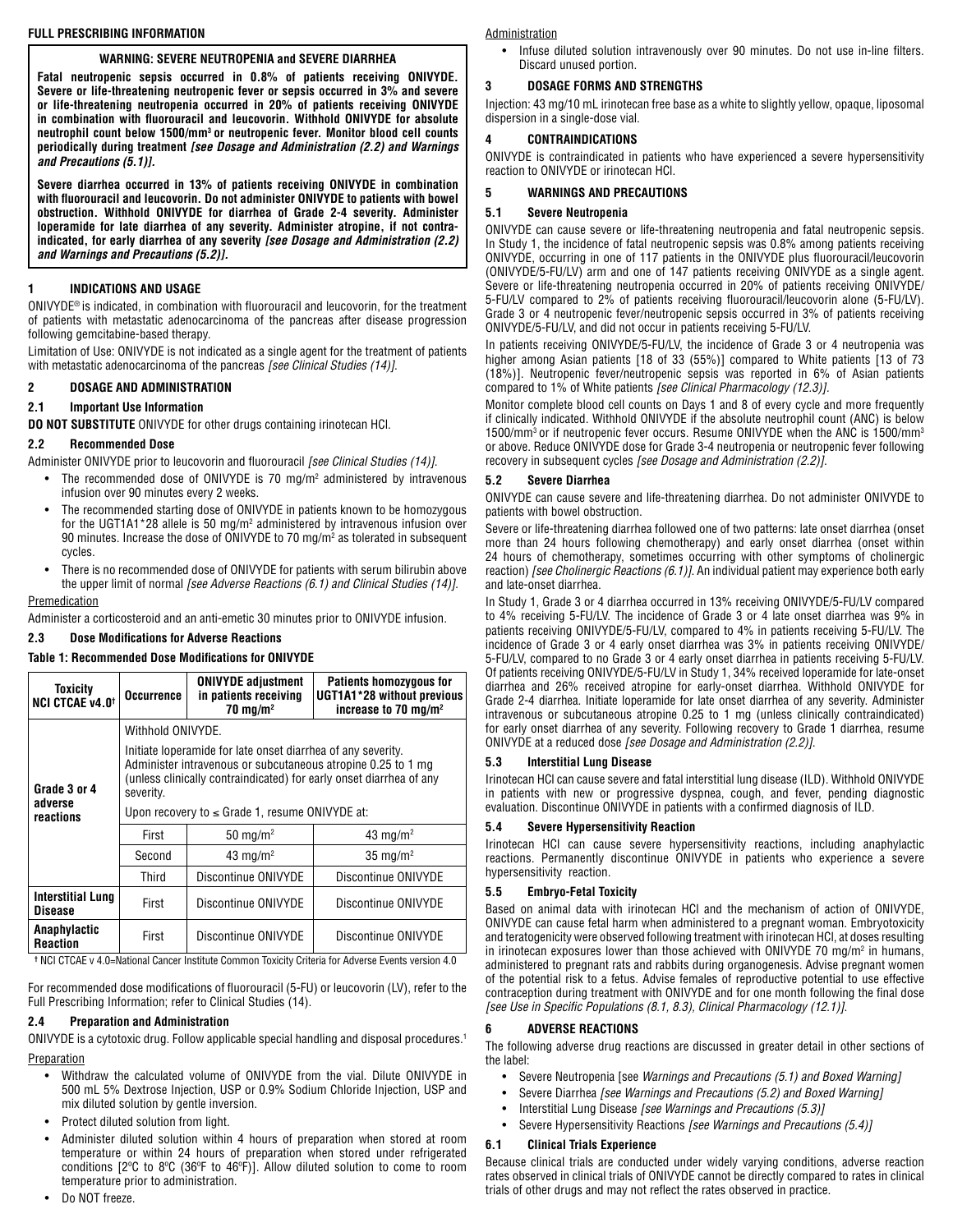The safety data described below are derived from patients with metastatic adenocarcinoma of the pancreas previously treated with gemcitabine-based therapy who received any part of protocol-specified therapy in Study 1, an international, randomized, active-controlled, open-label trial. Protocol-specified therapy consisted of ONIVYDE 70 mg/m<sup>2</sup> with leucovorin 400 mg/m<sup>2</sup> and fluorouracil 2400 mg/m<sup>2</sup> over 46 hours every 2 weeks (ONIVYDE/5-FU/LV; N=117), ONIVYDE 100 mg/m2 every 3 weeks (N=147), or leucovorin  $200$  mg/m<sup>2</sup> and fluorouracil 2000 mg/m<sup>2</sup> over 24 hours weekly for 4 weeks followed by 2 week rest (5-FU/LV; N=134) *[see Clinical Studies (14)]*. Serum bilirubin within the institutional normal range, albumin  $\geq 3$  g/dL, and Karnofsky Performance Status (KPS) ≥ 70 were required for study entry. The median duration of exposure was 9 weeks in the ONIVYDE/5-FU/LV arm, 9 weeks in the ONIVYDE monotherapy arm, and 6 weeks in the 5-FU/LV arm.

The most common adverse reactions ( $\geq$  20%) of ONIVYDE were diarrhea, fatigue/asthenia, vomiting, nausea, decreased appetite, stomatitis, and pyrexia. The most common, severe laboratory abnormalities ( $\geq$  10% Grade 3 or 4) were lymphopenia and neutropenia. The most common serious adverse reactions ( $\geq$  2%) of ONIVYDE were diarrhea, vomiting, neutropenic fever or neutropenic sepsis, nausea, pyrexia, sepsis, dehydration, septic shock, pneumonia, acute renal failure, and thrombocytopenia.

Adverse reactions led to permanent discontinuation of ONIVYDE in 11% of patients receiving ONIVYDE/5-FU/LV; the most frequent adverse reactions resulting in discontinuation of ONIVYDE were diarrhea, vomiting, and sepsis. Dose reductions of ONIVYDE for adverse reactions occurred in 33% of patients receiving ONIVYDE/5-FU/LV; the most frequent adverse reactions requiring dose reductions were neutropenia, diarrhea, nausea, and anemia. ONIVYDE was withheld or delayed for adverse reactions in 62% of patients receiving ONIVYDE/5-FU/LV; the most frequent adverse reactions requiring interruption or delays were neutropenia, diarrhea, fatigue, vomiting, and thrombocytopenia.

Table 2 provides the frequency and severity of adverse reactions in Study 1 that occurred with higher incidence (≥5% difference for Grades 1-4 or ≥2% difference for Grades 3-4) in patients who received ONIVYDE/5-FU/LV compared to patients who received 5-FU/LV.

| Table 2: Adverse Reactions with Higher Incidence ( $\geq$ 5% Difference for Grades 1-4* or |  |
|--------------------------------------------------------------------------------------------|--|
| $\geq$ 2% Difference for Grades 3 and 4) in the ONIVYDE/5-FU/LV Arm                        |  |

| <b>Adverse Reaction</b>                                     |                   | ONIVYDE/5-FU/LV<br>$N = 117$ |                     | 5-FU/LV<br>$N = 134$ |  |  |  |
|-------------------------------------------------------------|-------------------|------------------------------|---------------------|----------------------|--|--|--|
|                                                             | Grades 1-4<br>(%) | Grades 3-4<br>(%)            | Grades $1-4$<br>(%) | Grades 3-4<br>(%)    |  |  |  |
| <b>Gastrointestinal disorders</b>                           |                   |                              |                     |                      |  |  |  |
| Diarrhea                                                    | 59                | 13                           | 26                  | 4                    |  |  |  |
| Early diarrhea <sup>†</sup>                                 | 30                | 3                            | 15                  | 0                    |  |  |  |
| Late diarrhea <sup>‡</sup>                                  | 43                | 9                            | 17                  | 4                    |  |  |  |
| Vomiting                                                    | 52                | 11                           | 26                  | 3                    |  |  |  |
| Nausea                                                      | 51                | 8                            | 34                  | 4                    |  |  |  |
| <b>Stomatitis</b> <sup>§</sup>                              | 32                | 4                            | 12                  | 1                    |  |  |  |
| <b>Infections and infestations</b>                          | 38                | 17                           | 15                  | 10                   |  |  |  |
| Sepsis                                                      | 4                 | 3                            | $\overline{2}$      | 1                    |  |  |  |
| Neutropenic fever/neutropenic<br>sepsis <sup>*</sup>        | 3                 | 3                            | 1                   | $\mathbf{0}$         |  |  |  |
| Gastroenteritis                                             | 3                 | 3                            | 0                   | 0                    |  |  |  |
| Intravenous catheter-related<br>infection                   | 3                 | 3                            | $\Omega$            | $\Omega$             |  |  |  |
| <b>General disorders and administration site conditions</b> |                   |                              |                     |                      |  |  |  |
| Fatigue/asthenia                                            | 56                | 21                           | 43                  | 10                   |  |  |  |
| Pvrexia                                                     | 23                | $\overline{2}$               | 11                  | 1                    |  |  |  |
| <b>Metabolism and nutrition disorders</b>                   |                   |                              |                     |                      |  |  |  |
| Decreased appetite                                          | 44                | 4                            | 32                  | $\overline{2}$       |  |  |  |
| Weight loss                                                 | 17                | $\overline{2}$               | $\overline{7}$      | 0                    |  |  |  |
| Dehydration                                                 | 8                 | 4                            | $\overline{7}$      | 2                    |  |  |  |
| Skin and subcutaneous tissue disorders                      |                   |                              |                     |                      |  |  |  |
| Alopecia                                                    | 14                | 1                            | 5                   | 0                    |  |  |  |

NCI CTCAE v4.0<br>Early diarrhea: onset within 24 hours of ONIVYDE administration<br>Late diarrhea: onset >1 day after ONIVYDE administration<br>Includes stomatitis, aphthous stomatitis, mouth ulceration, mucosal inflammation.<br>Incl

*Cholinergic Reactions*: ONIVYDE can cause cholinergic reactions manifesting as rhinitis, increased salivation, flushing, bradycardia, miosis, lacrimation, diaphoresis, and intestinal hyperperistalsis with abdominal cramping and early onset diarrhea*.* In Study 1, Grade 1 or 2 cholinergic symptoms other than early diarrhea occurred in 12 (4.5%) ONIVYDE-treated patients. Six of these 12 patients received atropine and in 1 of the 6 patients, atropine was administered for cholinergic symptoms other than diarrhea.

*Infusion Reactions*: Infusion reactions, consisting of rash, urticaria, periorbital edema, or pruritus, occurring on the day of ONIVYDE administration were reported in 3% of patients receiving ONIVYDE or ONIVYDE/5-FU/LV.

Laboratory abnormalities that occurred with higher incidence in the ONIVYDE/5-FU/LV arm compared to the 5-FU/LV arm (≥5% difference) are summarized in the following table.

|  |                       | Table 3: Laboratory Abnormalities with Higher Incidence ( $\geq 5\%$ Difference) in the |  |  |  |  |
|--|-----------------------|-----------------------------------------------------------------------------------------|--|--|--|--|
|  | ONIVYDE/5-FU/LV Arm*# |                                                                                         |  |  |  |  |

| Laboratory abnormality                      |                                        | ONIVYDE/5-FU/LV<br>$N = 117$ | 5-FU/LV<br>$N = 134$ |                   |  |  |
|---------------------------------------------|----------------------------------------|------------------------------|----------------------|-------------------|--|--|
|                                             | Grades 1-4<br>Grades 3-4<br>(%)<br>(%) |                              | Grades $1-4$<br>(%)  | Grades 3-4<br>(%) |  |  |
| Hematology                                  |                                        |                              |                      |                   |  |  |
| Anemia                                      | 97                                     | 6                            | 86                   | 5                 |  |  |
| Lymphopenia                                 | 81                                     | 27                           | 75                   | 17                |  |  |
| Neutropenia                                 | 52                                     | 20                           | 6                    | 2                 |  |  |
| Thrombocytopenia                            | 41                                     | $\overline{2}$               | 33                   | 0                 |  |  |
| <b>Hepatic</b>                              |                                        |                              |                      |                   |  |  |
| Increased alanine<br>aminotransferase (ALT) | 51                                     | 6                            | 37                   | 1                 |  |  |
| Hypoalbuminemia                             | 43                                     | $\overline{2}$               | 30                   | 0                 |  |  |
| <b>Metabolic</b>                            |                                        |                              |                      |                   |  |  |
| Hypomagnesemia                              | 35                                     | $\mathbf{0}$                 | 21                   | 0                 |  |  |
| Hypokalemia                                 | 32                                     | $\overline{2}$               | 19                   | $\overline{2}$    |  |  |
| Hypocalcemia                                | 32                                     | 1                            | 20                   | 0                 |  |  |
| Hypophosphatemia                            | 29                                     | 4                            | 18                   | 1                 |  |  |
| Hyponatremia                                | 27                                     | 5                            | 12                   | 3                 |  |  |
| Renal                                       |                                        |                              |                      |                   |  |  |
| Increased creatinine                        | 18                                     | $\mathbf{0}$                 | 13                   | $\mathbf 0$       |  |  |

\* NCI CTCAE v4.0, worst grade shown.<br># Percent based on number of patients with a baseline and at least one post-baseline measurement.

# **7 DRUG INTERACTIONS**

#### **7.1 Strong CYP3A4 Inducers**

Following administration of non-liposomal irinotecan (i.e., irinotecan HCl), exposure to irinotecan or its active metabolite, SN-38, is substantially reduced in adult and pediatric patients concomitantly receiving the CYP3A4 enzyme-inducing anticonvulsants phenytoin and strong CYP3A4 inducers. Avoid the use of strong CYP3A4 inducers (e.g., rifampin, phenytoin, carbamazepine, rifabutin, rifapentine, phenobarbital, St. John's wort) if possible. Substitute non-enzyme inducing therapies at least 2 weeks prior to initiation of ONIVYDE therapy *[see Clinical Pharmacology (12.3)]*.

#### **7.2 Strong CYP3A4 or UGT1A1 Inhibitors**

Following administration of non-liposomal irinotecan (i.e., irinotecan HCl), patients receiving concomitant ketoconazole, a CYP3A4 and UGT1A1 inhibitor, have increased exposure to irinotecan and its active metabolite SN-38. Co-administration of ONIVYDE with other inhibitors of CYP3A4 (e.g., clarithromycin, indinavir, itraconazole, lopinavir, nefazodone, nelfinavir, ritonavir, saquinavir, telaprevir, voriconazole) or UGT1A1 (e.g., atazanavir, gemfibrozil, indinavir) may increase systemic exposure to irinotecan or SN-38. Avoid the use of strong CYP3A4 or UGT1A1 inhibitors if possible. Discontinue strong CYP3A4 inhibitors at least 1 week prior to starting ONIVYDE therapy *[see Clinical Pharmacology (12.3)]*.

#### **8 USE IN SPECIFIC POPULATIONS**

#### **8.1 Pregnancy**

#### Risk Summary

Based on animal data with irinotecan HCl and the mechanism of action of ONIVYDE, ONIVYDE can cause fetal harm when administered to a pregnant woman *[see Clinical Pharmacology (12.1)]*. There are no available data in pregnant women. Embryotoxicity and teratogenicity were observed following treatment with irinotecan HCl, at doses resulting in irinotecan exposures lower than those achieved with  $\rm ONIVYDE$  70 mg/m² in humans, administered to pregnant rats and rabbits during organogenesis *[see Data]*. Advise pregnant women of the potential risk to a fetus.

In the U.S. general population, the estimated background risk of major birth defects and miscarriage in clinically recognized pregnancies is 2-4% and 15-20%, respectively.

#### Data

#### *Animal Data*

No animal studies have been conducted to evaluate the effect of irinotecan liposome on reproduction and fetal development; however, studies have been conducted with irinotecan HCl. Irinotecan crosses the placenta of rats following intravenous administration. Intravenous administration of irinotecan at a dose of 6 mg/kg/day to rats and rabbits during the period of organogenesis resulted in increased post-implantation loss and decreased numbers of live fetuses. In separate studies in rats, this dose resulted in an irinotecan exposure of approximately 0.002 times the exposure of irinotecan based on area under the curve (AUC) in patients administered ONIVYDE at the 70 mg/m2 dose. Administration of irinotecan HCl resulted in structural abnormalities and growth delays in rats at doses greater than 1.2 mg/kg/day (approximately 0.0002 times the clinical exposure to irinotecan in ONIVYDE based on AUC). Teratogenic effects included a variety of external, visceral, and skeletal abnormalities. Irinotecan HCl administered to rat dams for the period following organogenesis through weaning at doses of 6 mg/kg/day caused decreased learning ability and decreased female body weights in the offspring.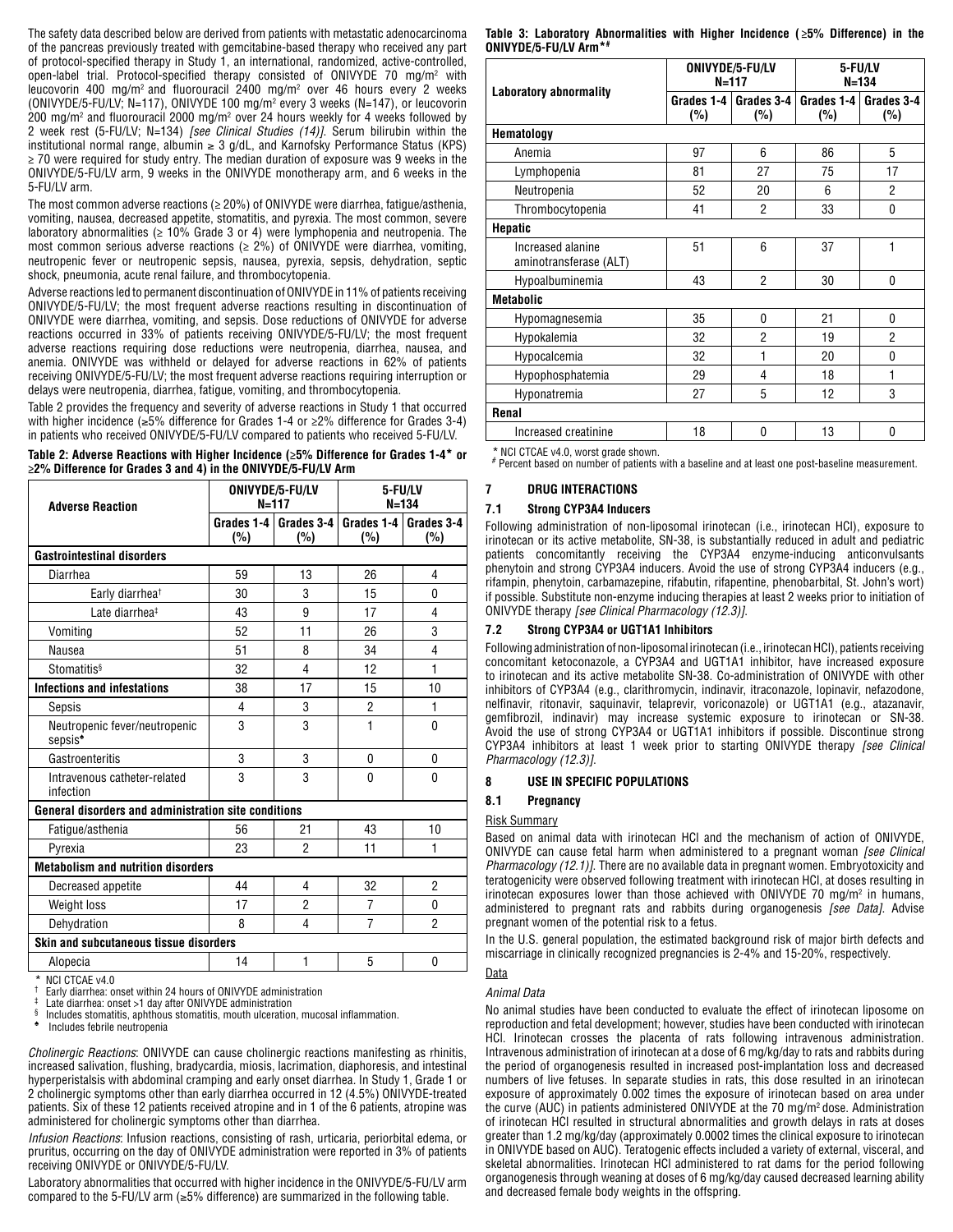# **8.2 Lactation**

### Risk Summary

There is no information regarding the presence of irinotecan liposome, irinotecan, or SN-38 (an active metabolite of irinotecan) in human milk, or the effects on the breastfed infant or on milk production. Irinotecan is present in rat milk *[see Data].*

Because of the potential for serious adverse reactions in breastfed infants from ONIVYDE, advise a nursing woman not to breastfeed during treatment with ONIVYDE and for one month after the final dose.

#### Data

Radioactivity appeared in rat milk within 5 minutes of intravenous administration of radiolabeled irinotecan HCl and was concentrated up to 65-fold at 4 hours after administration relative to plasma concentrations.

#### **8.3 Females and Males of Reproductive Potential**

## **Contraception**

#### *Females*

ONIVYDE can cause fetal harm when administered to a pregnant woman *[see Use in Specific Populations (8.1)].* Advise females of reproductive potential to use effective contraception during treatment with ONIVYDE and for one month after the final dose.

#### *Males*

Because of the potential for genotoxicity, advise males with female partners of reproductive potential to use condoms during treatment with ONIVYDE and for four months after the final dose *[see Nonclinical Toxicology (13.1)].*

#### **8.4 Pediatric Use**

Safety and effectiveness of ONIVYDE have not been established in pediatric patients.

#### **8.5 Geriatric Use**

Of the 264 patients who received ONIVYDE as a single agent or in combination with 5-FU and leucovorin in Study 1, 49% were  $\geq 65$  years old and 13% were  $\geq 75$  years old. No overall differences in safety and effectiveness were observed between these patients and younger patients.

#### **10 OVERDOSAGE**

There are no treatment interventions known to be effective for management of overdosage of ONIVYDE.

#### **11 DESCRIPTION**

ONIVYDE is formulated with irinotecan hydrochloride trihydrate, a topoisomerase inhibitor, into a liposomal dispersion for intravenous use. The chemical name of irinotecan hydrochloride trihydrate is (S)4,11-diethyl-3,4,12,14-tetrahydro-4-hydroxy-3,14-dioxo-1H-pyrano[3',4':6,7]-indolizino[1,2b]quinolin-9-yl-[1,4'bipiperidine]-1'-carboxylate, monohydrochloride, trihydrate. The empirical formula is  $\mathsf{C}_{33}\mathsf{H}_{38}\mathsf{N}_{4}\mathsf{O}_{6}$ •HCl•3H $_2$ O and the molecular weight is 677.19 g/mole. The molecular structure is:



ONIVYDE is a sterile, white to slightly yellow opaque isotonic liposomal dispersion. Each 10 mL single-dose vial contains 43 mg irinotecan free base at a concentration of 4.3 mg/mL. The liposome is a unilamellar lipid bilayer vesicle, approximately 110 nm in diameter, which encapsulates an aqueous space containing irinotecan in a gelated or precipitated state as the sucrose octasulfate salt. The vesicle is composed of 1,2-distearoylsn-glycero-3-phosphocholine (DSPC) 6.81 mg/mL, cholesterol 2.22 mg/mL, and methoxy-terminated polyethylene glycol (MW 2000)-distearoylphosphatidyl ethanolamine (MPEG-2000-DSPE) 0.12 mg/mL. Each mL also contains 2-[4-(2-hydroxyethyl) piperazin-1-yl]ethanesulfonic acid (HEPES) as a buffer 4.05 mg/mL and sodium chloride as an isotonicity reagent 8.42 mg/mL.

### **12 CLINICAL PHARMACOLOGY**

#### **12.1 Mechanism of Action**

Irinotecan liposome injection is a topoisomerase 1 inhibitor encapsulated in a lipid bilayer vesicle or liposome. Topoisomerase 1 relieves torsional strain in DNA by inducing single-strand breaks. Irinotecan and its active metabolite SN-38 bind reversibly to the topoisomerase 1-DNA complex and prevent re-ligation of the single-strand breaks, leading to exposure time-dependent double-strand DNA damage and cell death. In mice bearing human tumor xenografts, irinotecan liposome administered at irinotecan HCl-equivalent doses 5-fold lower than irinotecan HCl achieved similar intratumoral exposure of SN-38.

#### **12.3 Pharmacokinetics**

The plasma pharmacokinetics of total irinotecan and total SN-38 were evaluated in patients with cancer who received ONIVYDE, as a single agent or as part of combination chemotherapy, at doses between 50 and 155 mg/m<sup>2</sup> and 353 patients with cancer using population pharmacokinetic analysis.

The pharmacokinetic parameters of total irinotecan and total SN-38 following the administration of ONIVYDE 70 mg/m² as a single agent or part of combination chemotherapy are presented in Table 4.

|  |  | Table 4: Summary of Mean (±Standard Deviation) Total Irinotecan and Total SN-38 |  |  |  |
|--|--|---------------------------------------------------------------------------------|--|--|--|
|--|--|---------------------------------------------------------------------------------|--|--|--|

|                                     |                                 |                                                                                        | Total Irinotecan             | <b>Total SN-38</b>      |                            |                                                                              |                                                   |                              |
|-------------------------------------|---------------------------------|----------------------------------------------------------------------------------------|------------------------------|-------------------------|----------------------------|------------------------------------------------------------------------------|---------------------------------------------------|------------------------------|
| <b>Dose</b><br>(mg/m <sup>2</sup> ) | $\textbf{C}_{\max}$<br>$(n=25)$ | $AUC_{0-\infty}$<br>$[\mu g/\text{mL}]$ $[\text{h} \cdot \mu g/\text{mL}]$<br>$(n=23)$ | $L_{1/2}$<br>`h1<br>$(n=23)$ | CL<br>[L/h]<br>$(n=23)$ | $V_{d}$<br>[L]<br>$(n=23)$ | $C_{\text{max}}$<br>$\lceil \mathsf{ng}/\mathsf{mL} \rceil \mid$<br>$(n=25)$ | $AUC_{0-\infty}$<br>$[h \cdot ng/mL]$<br>$(n=13)$ | $t_{1/2}$<br>[h]<br>$(n=13)$ |
| 70                                  | 37.2<br>(8.8)                   | 1364<br>(1048)                                                                         | 25.8<br>(15.7)               | 0.20<br>(0.17)          | 4.1<br>(1.5)               | 5.4<br>(3.4)                                                                 | 620<br>(329)                                      | 67.8<br>(44.5)               |

 $\cdot$ : Maximum plasma concentration

AUC<sub>0-∞</sub>: Area under the plasma concentration curve extrapolated to time infinity

t½: Terminal elimination half-life CL: Clearance

V<sub>d</sub>: Volume of distribution

Over the dose range of 50 to 155 mg/m², the C $_{\sf max}$  and AUC of total irinotecan increases with dose. Additionally, the  $C_{\text{max}}$  of total SN-38 increases proportionally with dose; however, the AUC of total SN-38 increases less than proportionally with dose.

#### Distribution

Direct measurement of irinotecan liposome showed that 95% of irinotecan remains liposome-encapsulated, and the ratios between total and encapsulated forms did not change with time from 0 to 169.5 hours post-dose. The mean volume of distribution is summarized in Table 4.

Plasma protein binding is <0.44% of the total irinotecan in ONIVYDE.

### Elimination

#### *Metabolism*

The metabolism of irinotecan liposome has not been evaluated. Irinotecan is subject to extensive metabolic conversion by various enzyme systems, including esterases to form the active metabolite SN-38, and UGT1A1 mediating glucuronidation of SN-38 to form the inactive glucuronide metabolite SN-38G. Irinotecan can also undergo CYP3A4-mediated oxidative metabolism to several inactive oxidation products, one of which can be hydrolyzed by carboxylesterase to release SN-38. In the population pharmacokinetic analysis using the results of a subset with UGT1A1\*28 genotypic testing, in which the analysis adjusted for the lower dose administered to patients homozygous for the UGT1A1\*28 allele, patients homozygous (N=14) and non-homozygous (N= $244$ ) for this allele had total SN-38 average steady-state concentrations of 1.06 and 0.95 ng/mL, respectively.

#### *Excretion*

The disposition of ONIVYDE has not been elucidated in humans. Following administration of irinotecan HCl , the urinary excretion of irinotecan is 11 to 20%; SN-38, <1%; and SN-38 glucuronide, 3%. The cumulative biliary and urinary excretion of irinotecan and its metabolites (SN-38 and SN-38 glucuronide), over a period of 48 hours following administration of irinotecan HCl in two patients, ranged from approximately 25% (100 mg/m2 ) to 50% (300 mg/m2 ).

# Specific Populations

*Age, Gender, and Renal Impairment:* 

The population pharmacokinetic analysis suggests that age (28 to 87 years) had no clinically meaningful effect on the exposure of irinotecan and SN-38.

The population pharmacokinetic analysis suggests that gender (196 males and 157 females) had no clinically meaningful effect on the exposure of irinotecan and SN-38 after adjusting for body surface area (BSA).

In a population pharmacokinetic analysis, mild-to-moderate renal impairment had no effect on the exposure of total SN-38 after adjusting for BSA. The analysis included 68 patients with moderate (CLcr 30 - 59 mL/min) renal impairment, 147 patients with mild (CLcr 60 - 89 mL/min) renal impairment, and 135 patients with normal renal function (CLcr > 90 mL/min). There was insufficient data in patients with severe renal impairment (CLcr < 30 mL/min) to assess its effect on pharmacokinetics.

*Ethnicity:* The population pharmacokinetic analysis suggests that Asians (East Asians, N=150) have 56% lower total irinotecan average steady state concentration and 8% higher total SN-38 average steady state concentration than Whites (N=182).

*Hepatic Impairment:* The pharmacokinetics of irinotecan liposome have not been studied in patients with hepatic impairment. In a population pharmacokinetic analysis, patients with baseline bilirubin concentrations of 1-2 mg/dL (N=19) had average steady state concentrations for total SN-38 that were increased by 37% compared to patients with baseline bilirubin concentrations of <1 mg/dL (N=329); however, there was no effect of elevated ALT/AST concentrations on total SN-38 concentrations. No data are available in patients with bilirubin >2 mg/dL.

#### Drug Interactions

In a population pharmacokinetic analysis, the pharmacokinetics of total irinotecan and total SN-38 were not altered by the co-administration of fluorouracil/leucovorin.

Following administration of irinotecan HCl, dexamethasone, a moderate CYP3A4 inducer, does not alter the pharmacokinetics of irinotecan.

In vitro studies indicate that irinotecan, SN-38 and another metabolite, aminopentane carboxylic acid (APC), do not inhibit cytochrome P-450 isozymes.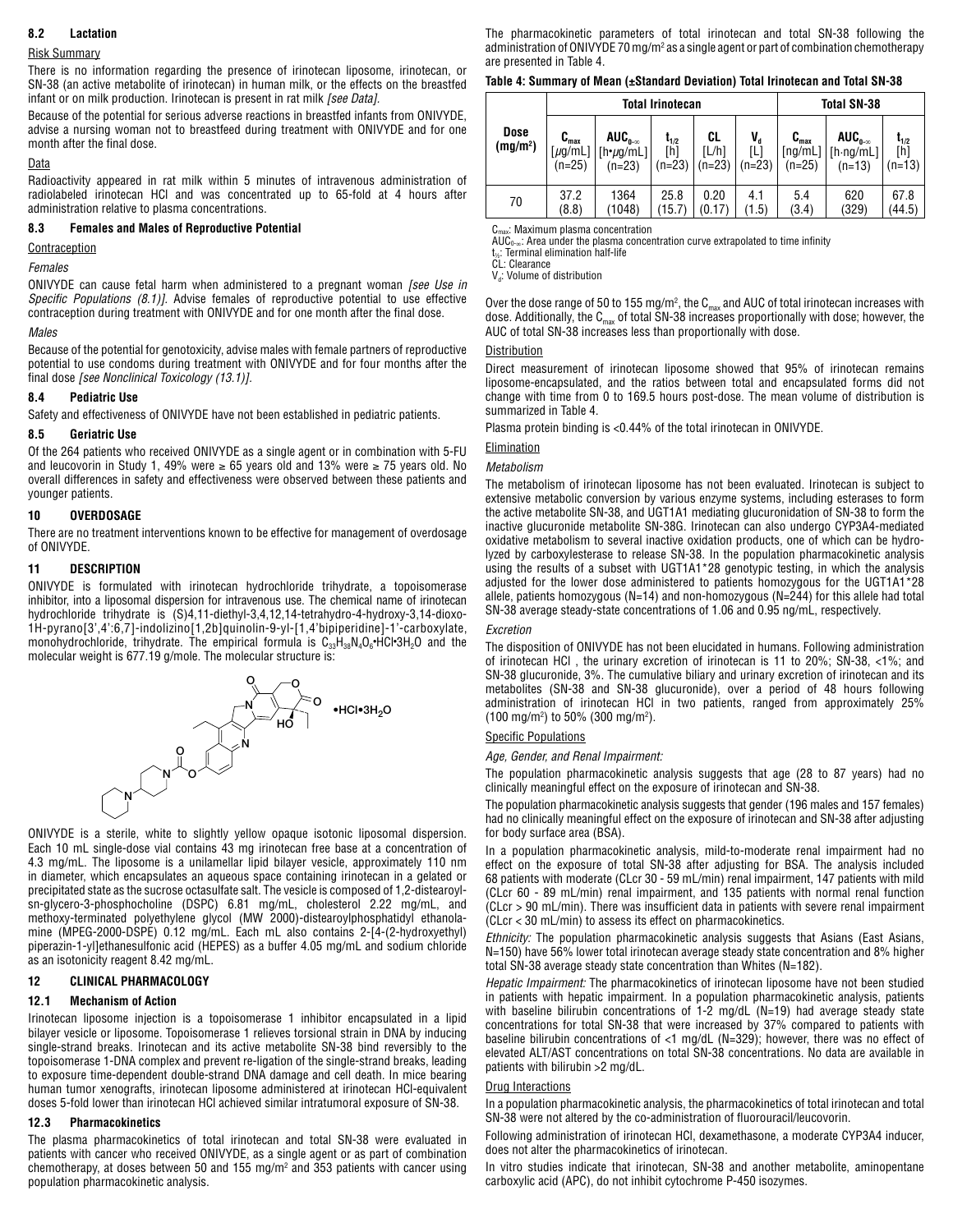## **12.5 Pharmacogenomics**

Individuals who are homozygous for the UGT1A1\*28 allele are at increased risk for neutropenia from irinotecan HCl. In Study 1, patients homozygous for the UGT1A1\*28 allele (N=7) initiated ONIVYDE at a reduced dose of 50 mg/m<sup>2</sup> in combination with 5-FU/LV. The frequency of Grade 3 or 4 neutropenia in these patients [2 of 7 (28.6% )] was similar to the frequency in patients not homozygous for the UGT1A1\*28 allele who received a starting dose of ONIVYDE of 70 mg/m2 [30 of 110 (27.3%)].

## **13 NONCLINICAL TOXICOLOGY**

#### **13.1 Carcinogenesis, Mutagenesis, Impairment of Fertility**

No studies have been performed to assess the potential of irinotecan liposome for carcinogenicity, genotoxicity or impairment of fertility. Intravenous administration of irinotecan hydrochloride to rats once weekly for 13 weeks followed by a 91-week recovery period resulted in a significant linear trend between irinotecan HCl dosage and the incidence of combined uterine horn endometrial stromal polyps and endometrial stromal sarcomas. Irinotecan HCl was clastogenic both in vitro (chromosome aberrations in Chinese hamster ovary cells) and in vivo (micronucleus test in mice). Neither irinotecan nor its active metabolite, SN-38, was mutagenic in the in vitro Ames assay.

Dedicated fertility studies have not been performed with irinotecan liposome injection. Atrophy of male and female reproductive organs was observed in dogs receiving irinotecan liposome injection every 3 weeks at doses equal to or greater than 15 mg/kg, (approximately 3 times the clinical exposure of irinotecan following administration to ONIVYDE dosed at 70 mg/m<sup>2</sup>) for a total of 6 doses. No significant adverse effects on fertility and general reproductive performance were observed after intravenous administration of irinotecan HCl in doses of up to 6 mg/kg/day to rats; however, atrophy of male reproductive organs was observed after multiple daily irinotecan HCl doses both in rodents at 20 mg/kg (approximately 0.007 times the clinical irinotecan exposure following ONIVYDE administration at 70 mg/m²) and in dogs at 0.4 mg/kg (0.0007 times the clinical exposure to irinotecan following administration of ONIVYDE).

## **14 CLINICAL STUDIES**

The efficacy of ONIVYDE was evaluated in Study 1, a three-arm, randomized, openlabel trial in patients with metastatic pancreatic adenocarcinoma with documented disease progression, after gemcitabine or gemcitabine-based therapy. Key eligibility criteria included Karnofsky Performance Status (KPS) ≥70, serum bilirubin within institution limits of normal, and albumin ≥3.0 g/dL. Patients were randomized to receive ONIVYDE plus fluorouracil/leucovorin (ONIVYDE/5-FU/LV), ONIVYDE, or fluorouracil/leucovorin (5-FU/LV). Randomization was stratified by ethnicity (White vs. East Asian vs. other), KPS (70-80 vs. 90-100), and baseline albumin level ( $\geq 4$  g/dL vs. 3.0-3.9 g/dL). Patients randomized to ONIVYDE/5-FU/LV received ONIVYDE 70 mg/m2 as an intravenous infusion over 90 minutes, followed by leucovorin 400 mg/m<sup>2</sup> intravenously over 30 minutes, followed by fluorouracil 2400 mg/m² intravenously over 46 hours, every 2 weeks. The ONIVYDE dose of 70 mg/m<sup>2</sup> is based on irinotecan free base (equivalent to 80 mg/m<sup>2</sup> of irinotecan as the hydrochloride trihydrate). Patients randomized to ONIVYDE as a single agent received ONIVYDE 100 mg/m<sup>2</sup> as an intravenous infusion over 90 minutes every 3 weeks. Patients randomized to 5-FU/LV received leucovorin 200 mg/m2 intravenously over 30 minutes, followed by fluorouracil 2000 mg/m2 intravenously over 24 hours, administered on Days 1, 8, 15 and 22 of a 6-week cycle. Patients homozygous for the UGT1A1\*28 allele initiated ONIVYDE at a reduced dose (50 mg/m2 ONIVYDE, if given with 5-FU/LV or 70 mg/m<sup>2</sup> ONIVYDE as a single agent). When ONIVYDE was withheld or discontinued for adverse reactions, 5-FU was also withheld or discontinued. When the dose of ONIVYDE was reduced for adverse reactions, the dose of 5-FU was reduced by 25%. Treatment continued until disease progression or unacceptable toxicity.

The major efficacy outcome measure was overall survival (OS) with two pair-wise comparisons: ONIVYDE versus 5-FU/LV and ONIVYDE/5-FU/LV versus 5-FU/LV. Additional efficacy outcome measures were progression-free survival (PFS) and objective response rate (ORR). Tumor status assessments were conducted at baseline and every 6 weeks thereafter. The trial was initiated as a two-arm study and amended after initiation to include a third arm (ONIVYDE/5-FU/LV). The comparisons between the ONIVYDE/5-FU/LV and the 5-FU/LV arms are limited to patients enrolled in the 5-FU/LV arm after this protocol amendment.

Four hundred seventeen patients were randomized to: ONIVYDE/5-FU/LV (N=117), ONIVYDE (N=151), or 5-FU/LV (N=149). Baseline demographics and tumor characteristics for the 236 patients randomized to ONIVYDE/5-FU/LV or 5-FU/LV (N=119) after the addition of the third arm to the study were a median age of 63 years (range 34-81 years) and with 41%  $\geq$  65 years of age; 58% were men; 63% were White, 30% were Asian, 3% were Black or African American, and 5% were other. Mean baseline albumin level was 3.97 g/dL, and baseline KPS was 90-100 in 53% of patients. Disease characteristics included liver metastasis (67%) and lung metastasis (31%). A total of 13% of patients received gemcitabine in the neoadjuvant/adjuvant setting only, 55% of patients had 1 prior line of therapy for metastatic disease, and 33% of patients had 2 or more prior lines of therapy for metastatic disease. All patients received prior gemcitabine (alone or in combination with another agent), 54% received prior gemcitabine in combination with another agent, and 13% received prior gemcitabine in combination with nab-paclitaxel.

Study 1 demonstrated a statistically significant improvement in overall survival for the ONIVYDE/5-FU/LV arm over the 5-FU/LV arm as summarized in Table 5 and Figure 1.

There was no improvement in overall survival for the ONIVYDE arm over the 5-FU/LV arm (hazard ratio=1.00, p-value=0.97 (two-sided log-rank test)).

# **Table 5: Efficacy Results from Study 1†**

|                                                     | ONIVYDE/5-FU/LV<br>(N=117) | 5-FU/LV<br>$(N=119)$ |  |  |
|-----------------------------------------------------|----------------------------|----------------------|--|--|
| <b>Overall Survival</b>                             |                            |                      |  |  |
| Number of Deaths, n (%)                             | 77 (66)                    | 86 (72)              |  |  |
| Median Overall Survival (months)                    | 6.1                        | 4.2                  |  |  |
| $(95\% \text{ Cl})$                                 | (4.8, 8.5)                 | (3.3, 5.3)           |  |  |
| Hazard Ratio (95% CI)                               | 0.68(0.50, 0.93)           |                      |  |  |
| p-value (log-rank test)                             | 0.014                      |                      |  |  |
| <b>Progression-Free Survival</b>                    |                            |                      |  |  |
| Death or Progression, n (%)                         | 83 (71)                    | 94 (79)              |  |  |
| <b>Median Progression-Free Survival</b><br>(months) | 3.1                        | 1.5                  |  |  |
| $(95% \text{ CI})$                                  | (2.7, 4.2)                 | (1.4, 1.8)           |  |  |
| Hazard Ratio (95% CI)                               | 0.55(0.41, 0.75)           |                      |  |  |
| <b>Objective Response Rate</b>                      |                            |                      |  |  |
| Confirmed Complete or Partial Response<br>$n$ (%)   | 9(7.7%)                    | 1 (0.8%)             |  |  |

† 5-FU/LV=5-fluorouracil/leucovorin; CI=confidence interval

#### **Figure 1: Overall Survival**



#### **15 REFERENCES**

1. OSHA Hazardous Drugs. *OSHA.* http://www.osha.gov/SLTC/hazardousdrugs/index.html

#### **16 HOW SUPPLIED/STORAGE AND HANDLING**

#### How Supplied

ONIVYDE is available in a single-dose vial containing 43 mg irinotecan free base at a concentration of 4.3 mg/mL

NDC: 15054-0043-1

# Storage and Handling

Store ONIVYDE at 2ºC to 8ºC (36°F to 46°F). Do NOT freeze. Protect from light. ONIVYDE is a cytotoxic drug. Follow applicable special handling and disposal procedures.1